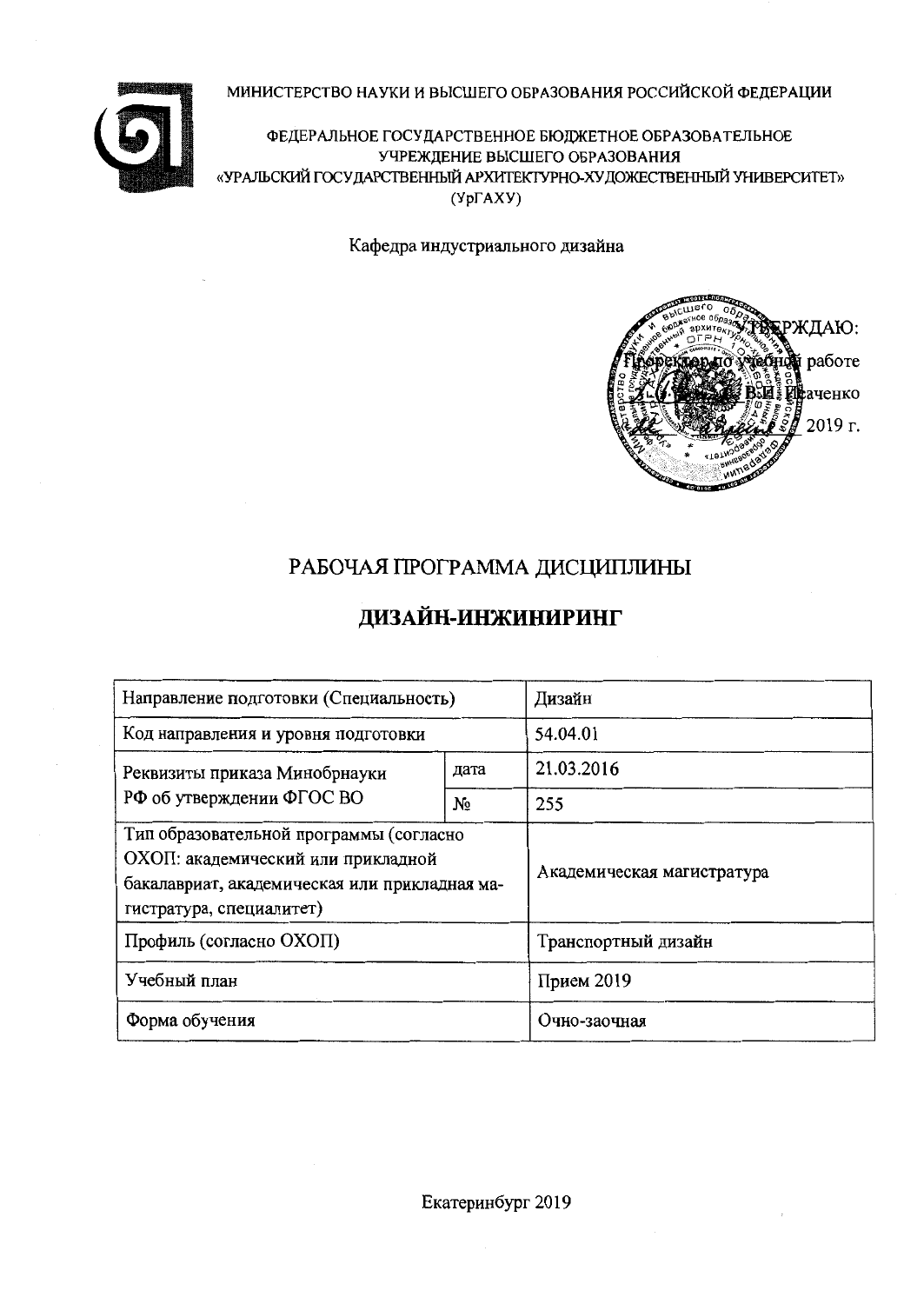### 1. ОБЩАЯ ХАРАКТЕРИСТИКА ДИСЦИПЛИНЫ «ДИЗАЙН-ИНЖИНИРИНГ»

### 1.1. Место дисциплины в структуре образовательной программы, связи с другнми дисциплинами:

Дисциплина ДИЗАЙН-ИНЖИНИРИНГ входит в вариативную по выбору студента часть образовательной программы магистратуры. Данной дисциплине должна предшествовать подготовка по дисциплинам «Цифровые технологии в дизайне», «История и методология дизайн-проектирования», «Дизайн-проектирование средств транспорта».

Знания, умения и навыки, полученные в процессе изучения дисциплины «Дизайнинжиниринг» используются в дисциплинах «Дизайн-проектирование средств транспорта», «Методы научно-проектных исследований» и при подготовке выпускной квалификационной работы (ВКР) магистров.

#### 1.2. Аннотация содержания дисциплины:

Современные технологии 3D-сканирования и прототипирования. Создание, редактирование и изготовление 3D-прототипа транспортного средства или отдельных деталей или узлов.

#### 1.3. Краткий план построения процесса изучения дисциплины:

Процесс изучения начинается с ознакомления с основными технологиями 3Dсканирования и 3D-печати, 3D-технологиями ближайшего будущего и их применением. Для практических занятий: 3D-сканирование, реинжениринг, 3D-печать, - выбираются промышленные изделия, соответствующие ТУ оборудования и обладающие оригинальным пластическим решением.

Форма заключительного контроля при промежуточной аттестации - прототип и 3Dмодель изделия, подготовленная для технологии изготовления методом 3D-печати. Для проведения промежуточной аттестации по дисциплине создан фонд оценочных средств.

Оценка по дисциплине носит интегрированный характер, учитывающий результаты оценивания участия студентов в аудиторных занятиях и на семинарах, качества и своевременности выполнения заданий и сдачи зачета.

#### 1.4. Планируемые результаты обучения по дисциплине

Изучение дисциплины является этапом формирования у студента следующих компетенций:

ОПК-2: способностью к самостоятельному обучению новым методам исследования, к изменению научного и научно-производственного профиля своей профессиональной деятельности

ОПК-6: способностью самостоятельно приобретать с помощью информационных технологий и использовать в практической деятельности новые знания и умения, в том числе, непосредственно не связанных со сферой деятельности

ОПК-7: готовностью к эксплуатации современного оборудования и приборов (в соответствии с направленностью (профилем) программы)

ПК-6: готовностью демонстрировать наличие комплекса информационно-технологических знаний, владением приемами компьютерного мышления и способность к моделированию процессов, объектов и систем используя современные проектные технологии для решения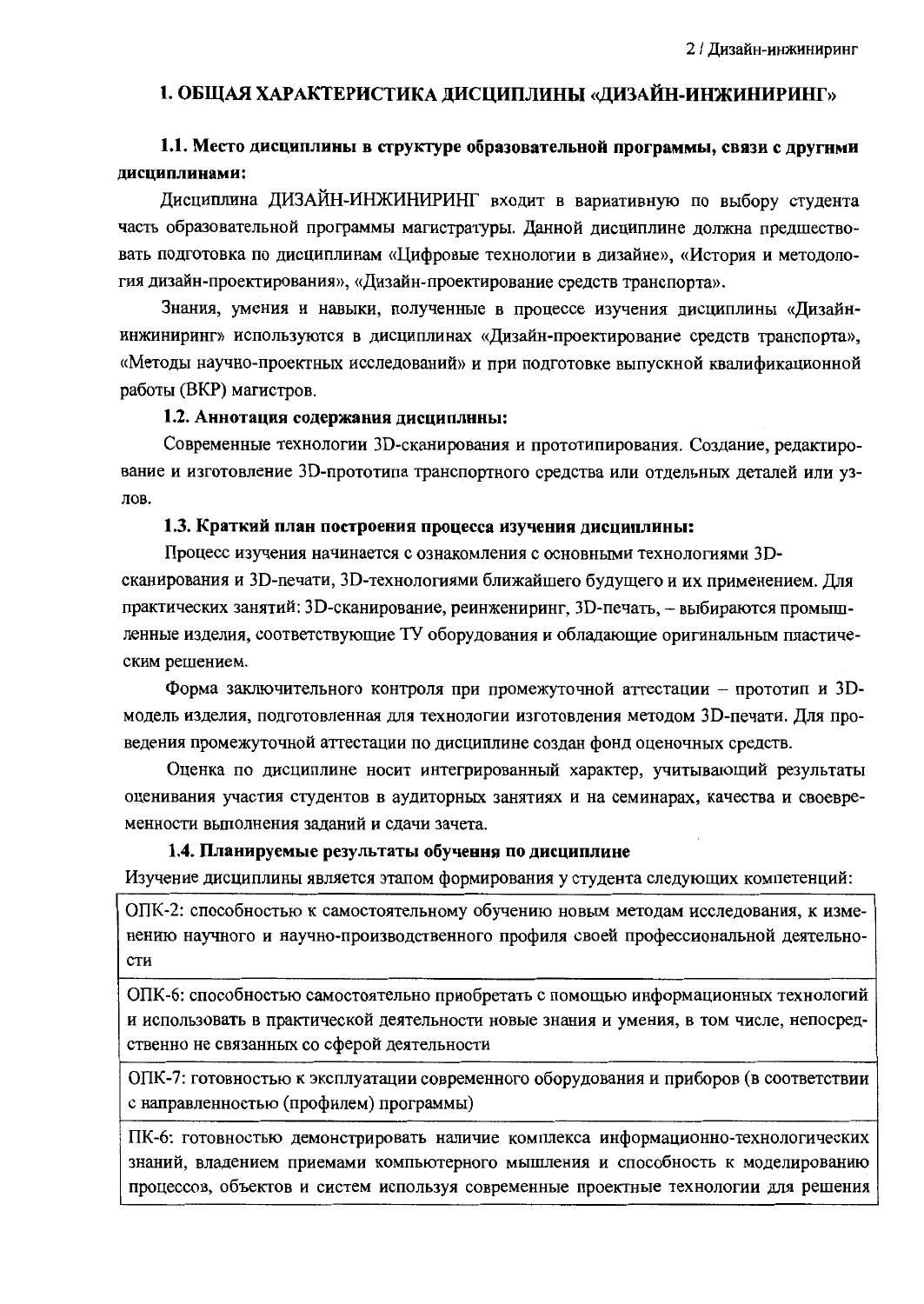профессиональных задач

ПК-7: готовностью к оценке технологичности проектно-конструкторских решений, проведению опытно-конструкторских работ и технологических процессов выполнения изделий, предметов, товаров, их промышленного производства

Планируемый результат изучения дисциплины в составе названных компетенций: формирование у студентов навыков проектной деятельности в транспортном дизайне.

#### В результате изучения дисциплины обучающийся должеи:

 $3D-$ Знать И понимать: технологические особенности различных видов прототипирования и моделирования промышленных изделий; специфику процессов создания промышленных образцов.

Уметь:

а) Адаптировать проектные разработки под различные технологии 3D-инжиниринга;

б) Разрабатывать дизайн средств транспорта;

в) Выбирать наиболее эффективные способы изготовления промышленного образца, исходя из его конструктивного и объёмно-пластического решения.

Демонстрировать навыки и опыт деятельности корректировки эскизных поисков, проектных разработок и изготовления промышленных образцов в транспортном дизайне.

|              |                        |             |                          | занятия    | Аудиторные                              |                          |                              |                       |                      |                                   |                         |                       |                        | Самостоятельная работа |                                    |                                 |                               |                                                             |                                                |
|--------------|------------------------|-------------|--------------------------|------------|-----------------------------------------|--------------------------|------------------------------|-----------------------|----------------------|-----------------------------------|-------------------------|-----------------------|------------------------|------------------------|------------------------------------|---------------------------------|-------------------------------|-------------------------------------------------------------|------------------------------------------------|
| По семестрам | Зачетных единиц (з.е.) | Часов (час) | Аудиторные занятия всего | Лекции (Л) | Практические занятия (ПЗ), Семинары (С) | Другие виды занятий (Др) | Самостоятельная работа всего | Курсовой проект (KII) | Курсовая работа (KP) | Расчетно-графическая работа (PГР) | Графическая работа (ГР) | Расчетная работа (PP) | Pedepar <sub>(P)</sub> | Домашняя работа (ДР)   | Творческая работа (эссе, клаузура) | Подготовка к контрольной работе | Подготовка к экзамену, зачету | Другие виды самостоятельных занятий (подготовка к занятиям) | Форма промежуточной аттестации по дисциплине*. |
| $\mathbf{3}$ | $\overline{2}$         | 72          | 18                       | 4          | 14                                      |                          | 54                           |                       |                      |                                   |                         |                       |                        |                        | 44                                 |                                 | 10                            |                                                             | Зач                                            |
| Итого        | $\mathbf{2}$           | 72          | 18                       | 4          | 14                                      |                          | 54                           |                       |                      |                                   |                         |                       |                        |                        | 44                                 |                                 | 10                            |                                                             |                                                |

#### 1.5. Объем дисциплины

\*Зачет с оценкой - ЗО, Зачет - Зач, Экзамен - Экз, Курсовые проекты - КП, Курсовые работы - КР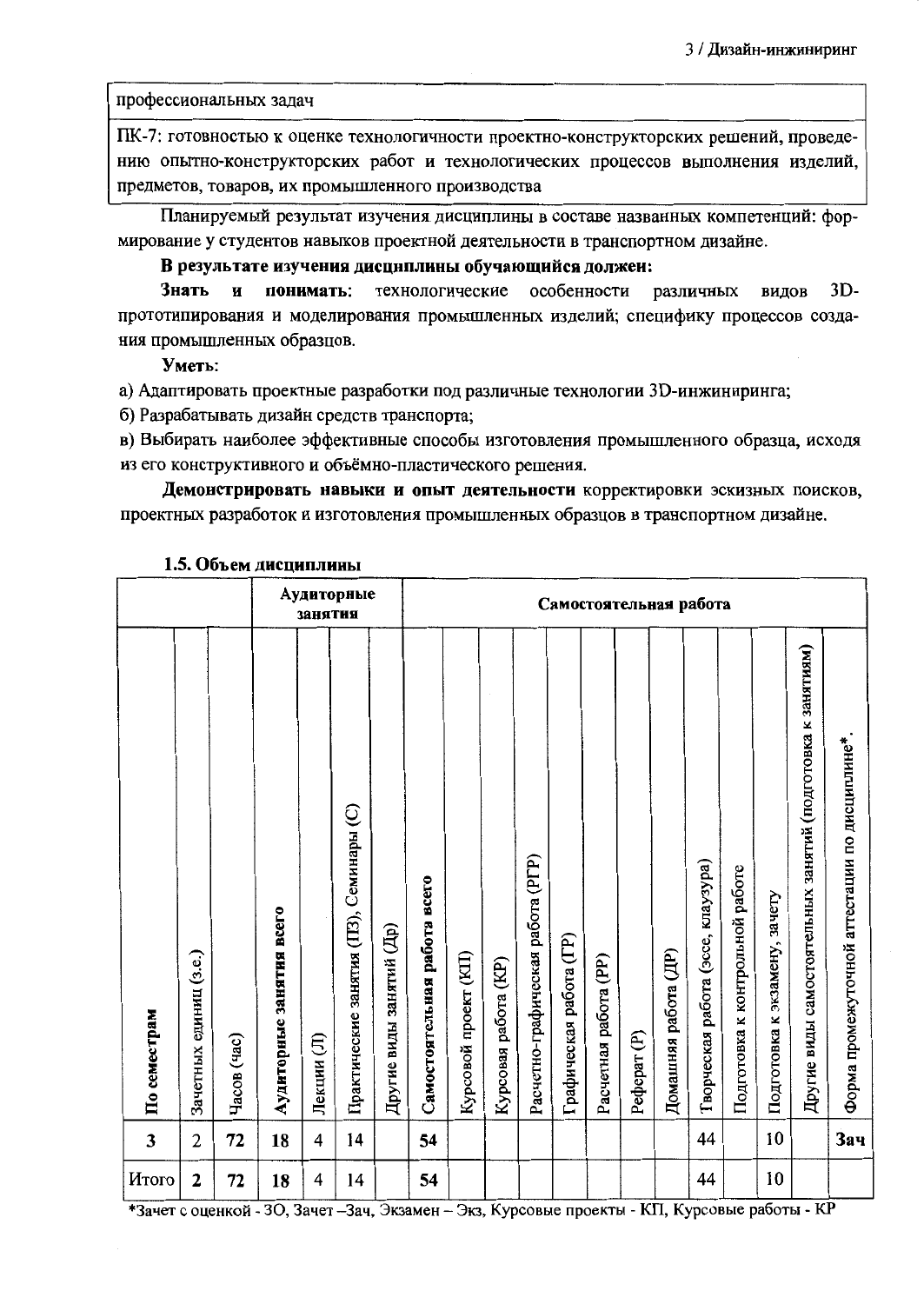# 2. СОДЕРЖАНИЕ ДИСЦИПЛИНЫ

| Код<br>раздела,<br>темы | Раздел, тема, содержание дисциплины*                                                                                            |
|-------------------------|---------------------------------------------------------------------------------------------------------------------------------|
| Раздел 1                | Технологии дизайн-инжиниринга                                                                                                   |
| Тема 1.1                | Технологии 3D-сканирования. Контактные и бесконтактные технологии 3D-<br>сканирования.                                          |
| Тема 1.2                | Технологии 3D-прототипирования и их применение. Технологии 3D-печати:<br>SLS, LOM, FDM, 3DP и сферы применения этих технологий. |
| Раздел 2                | Этапы дизайн-инжиниринга                                                                                                        |
| Тема 2.1                | Создание 3D-модели поискового макета (3D-сканирование).                                                                         |
| Тема 2.2                | Редактирование 3D-модели.                                                                                                       |
| Тема 2.3                | Изготовление 3D-прототипа.                                                                                                      |
| Тема 2.4                | Ознакомление на практике с дизайн-инжинирингом и реинженирингом.                                                                |

# 3. РАСПРЕДЕЛЕНИЕ УЧЕБНОГО ВРЕМЕНИ

# 3.1. Распределение аудиторных занятий и самостоятельной работы по разделам

#### дисциплины

|         | семестра |                                                                                                                                                      |       |        | Аудиторные<br>занятия (час.)     | Самостоят.        | Оценочные<br>средства |
|---------|----------|------------------------------------------------------------------------------------------------------------------------------------------------------|-------|--------|----------------------------------|-------------------|-----------------------|
| Семестр | Неделя   | Раздел дисциплииы,<br>тема                                                                                                                           | ВСЕГО | Лекции | Практич.<br>занятия,<br>семинары | работа,<br>(час.) |                       |
|         |          | Раздел 1. Технологии дизайн-инжинирнига                                                                                                              |       |        |                                  |                   |                       |
| 3       |          | 3D-сканирования.<br>Технологии<br>1-2 Контактные и бесконтактные<br>технологии 3D-сканирования.                                                      | 8     | 2      |                                  | 6                 |                       |
| 3       |          | $3D-$<br>Технологии<br>прототипирования и их приме-<br>3-4 нение. Технологии 3D-печати:<br>SLS, LOM, FDM, 3DP и сферы<br>применения этих технологий. | 8     | 2      |                                  | 6                 | Конспект<br>лекции    |
|         |          | Раздел 2. Этапы дизайн-нижиннринга                                                                                                                   |       |        |                                  |                   |                       |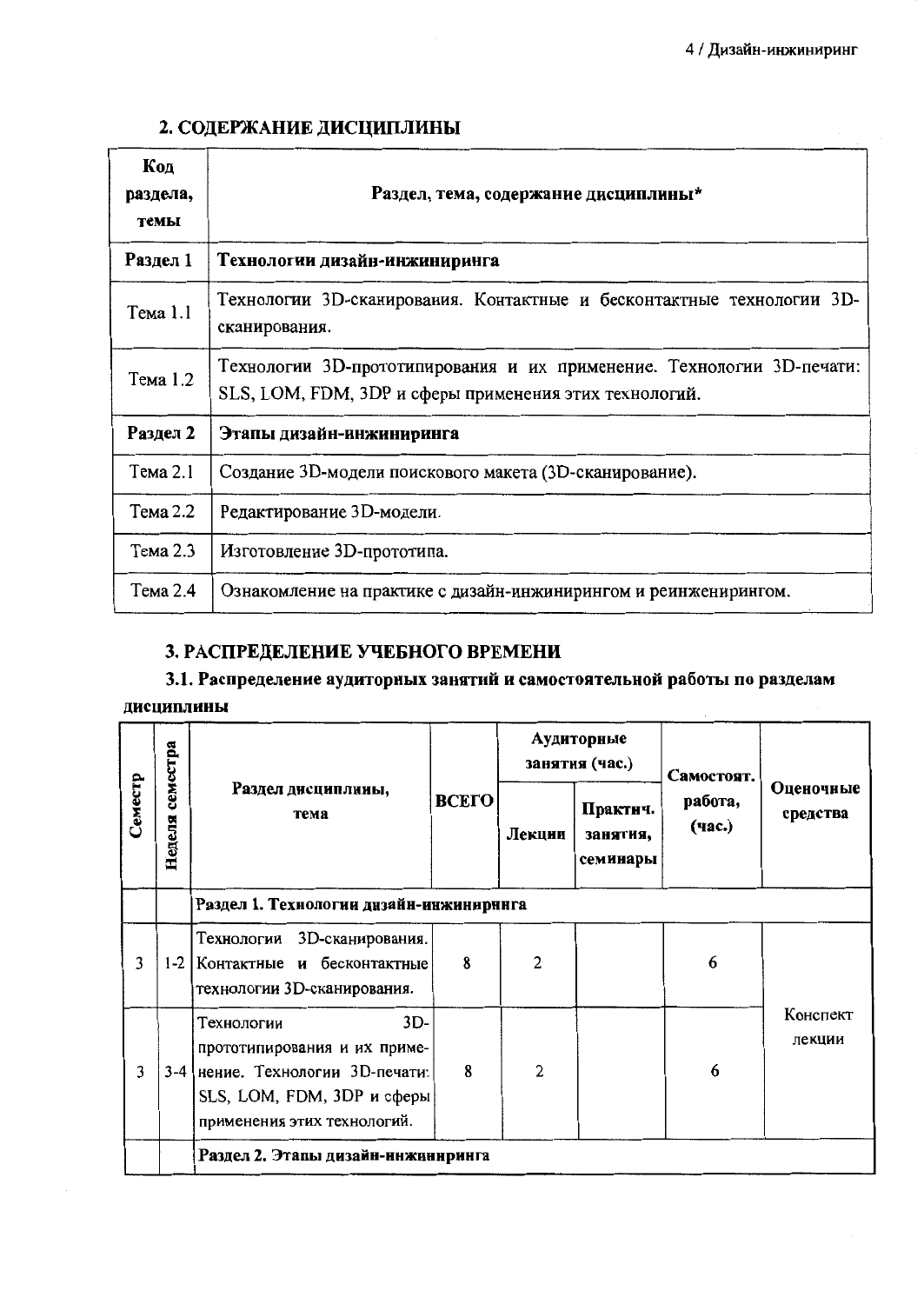5 / Дизайн-инжиниринг

|                | семестра    |                                                                          |              |        | Аудиторные<br>занятия (час.)     | Самостоят.        |                       |  |
|----------------|-------------|--------------------------------------------------------------------------|--------------|--------|----------------------------------|-------------------|-----------------------|--|
| Семестр        | Неделя      | Раздел дисциплины,<br>тема                                               | <b>BCETO</b> | Лекции | Практич.<br>занятия,<br>семинары | работа,<br>(час.) | Оценочные<br>средства |  |
| $\overline{3}$ | $5 - 8$     | Создание 3D-модели поисково-<br>го макета (3D-сканирование).             | 16           |        | 4                                | 12                | Задание №1            |  |
| $\overline{3}$ | $9-$<br>12  | Редактирование 3D-модели.                                                | 16           |        | 4                                | 12                | Задание №2            |  |
| 3              | $13-$<br>16 | Изготовление 3D-прототипа.                                               | 16           |        | 4                                | 12                |                       |  |
| 3              | $17-$<br>18 | Ознакомление на практике с<br>дизайн-инжинирингом и реин-<br>женирингом. | 8            |        | 2                                | 6                 | Задание №3            |  |
|                |             | Итого в 3 семестре                                                       | 72           | 4      | 14                               | 54                | Зач                   |  |

#### 3.2. Другие виды занятий

#### 3.3. Мероприятия самостоятельной работы и текущего контроля

#### 3.3.1. Примерный перечень тем курсовых проектов (курсовых работ)

Не предусмотрено.

### 3.3.2. Примерный перечень тем расчетно-графических работ

Не предусмотрено.

#### 3.3.3. Примерный перечень тем графических работ

Не предусмотрено.

#### 3.3.4. Примерный перечень тем расчетных работ (программных продуктов)

Не предусмотрено.

#### 3.3.5. Примерный перечень тем рефератов (эссе, творческих работ)

Раздел 1. Групповое обсуждение технологий 3D-сканирования и прототипирования.

#### 3.3.6. Примерный перечень тем практических виеаудиторных (домашних) работ

Раздел 2. 3D-сканирование. Реинжениринг. Изготовление прототипа и 3D-модели изделия.

#### 3.3.7. Примерная тематика контрольных работ

Не предусмотрено.

#### 3.3.8. Примерная тематика клаузур

Не предусмотрено.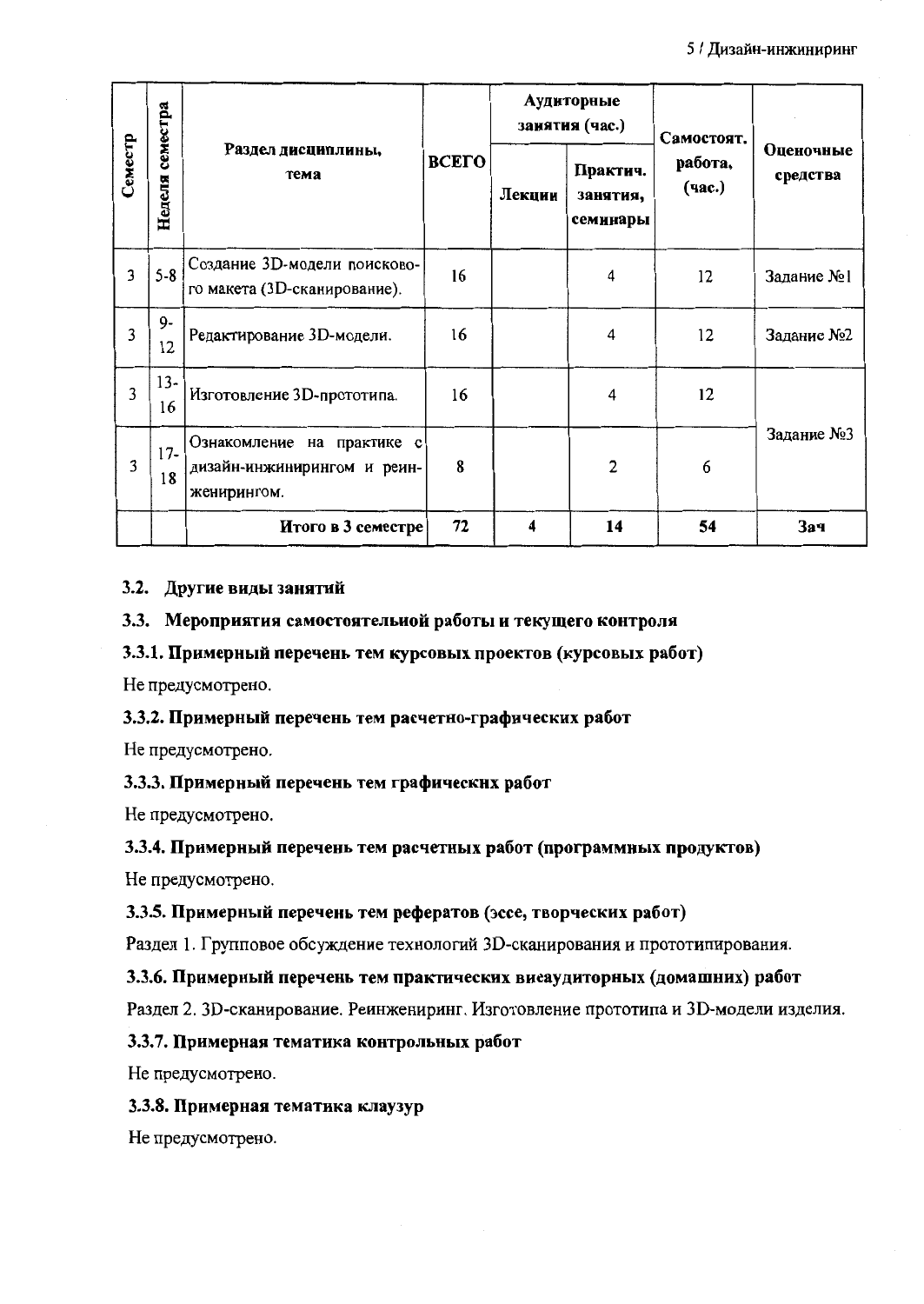|                                         | Активные методы обучения       |                |                             |           |                  |                              |                                |                   | Дистанционные<br>технологии<br>и электронное обучение |                                    |                                |                                           |                                         |                                      |
|-----------------------------------------|--------------------------------|----------------|-----------------------------|-----------|------------------|------------------------------|--------------------------------|-------------------|-------------------------------------------------------|------------------------------------|--------------------------------|-------------------------------------------|-----------------------------------------|--------------------------------------|
| Код<br>раздела, те-<br>МЫ<br>ДИСЦИПЛИНЫ | консультации<br>Индивидуальные | Вводные лекции | игра<br>Деловая или ролевая | Портфолно | Работа в команде | Метод развивающей кооперации | система<br>Балльно-рейтинговая | maklm<br>Мозговой | Сетевые учебные курсы                                 | Виртуальные практикумы и тренажеры | видеоконференции<br>Вебинары и | семинары<br>Асинхронные web-конференции и | Совместная работа и разработка контента | Компьютерная практика проектирования |
| Раздел 1                                | $\ddot{}$                      | $\ddot{}$      |                             | $\ddot{}$ |                  |                              |                                |                   |                                                       |                                    |                                |                                           |                                         | $\ddot{}$                            |
| Раздел 2                                | $\ddot{}$                      | $\ddot{}$      |                             | $\ddot{}$ |                  |                              |                                |                   |                                                       |                                    |                                |                                           |                                         | $\ddot{}$                            |

### 4. ПРИМЕНЯЕМЫЕ ТЕХНОЛОГИИ ОБУЧЕНИЯ

# 5. УЧЕБНО-МЕТОДИЧЕСКОЕ И ИНФОРМАЦИОННОЕ ОБЕСПЕЧЕНИЕ **ЛИСЦИПЛИНЫ**

### 5.1. Рекомендуемая литература

### 5.1.1. Основная литература

1. Тимофеев С. 3ds Max 2011: [моделирование и визуализация объектов] / С. Тимофеев. -СПб: Питер, 2010. - 512 с.

2. Трошина Г.В.Трехмерное моделирование и анимация: учеб. пособие -.Новосибирск: HГТУ, 2010. - Режим доступа: http://biblioclub.ru/index.php?page=book&id=229305&sr=1

### 5.1.2. Дополнительная литература

1. Ульрих К. Интерактивная Web-анимация во Flash - М.: ДМК Пресс, 2010. - Режим достуna: http://biblioclub.ru/index.php?page=book view&book id=130237

2. Ульрих, К. Промышленный дизайн: Создание и производство продукта / пер. с англ. М. Лебедева; под. общ. ред. А. Матвеева. - М. : Вершина, 2007. - 448 с.

3. Лидвелл, У. Универсальные принципы дизайна / Уильям Лидвелл, Критина Холден, Джилл Батлер; авт. предисл. Кимберли Элам; пер. А. Мороза. - СПб. : Питер, 2012. - 272 с.

4. Мартин, Б. Универсальные методы дизайна / Б. Мартин, Б. Ханингтон; пер. с англ. Е. Кармановой, А. Мороза. - СПб. : Питер, 2014. - 208 с.

5. Аббасов И. Б. Компьютерное моделирование в промышленном дизайне / И. Б. Аббасов. -M.: ДМК Пресс, 2014. - 92 с. https://e.lanbook.com/book/69947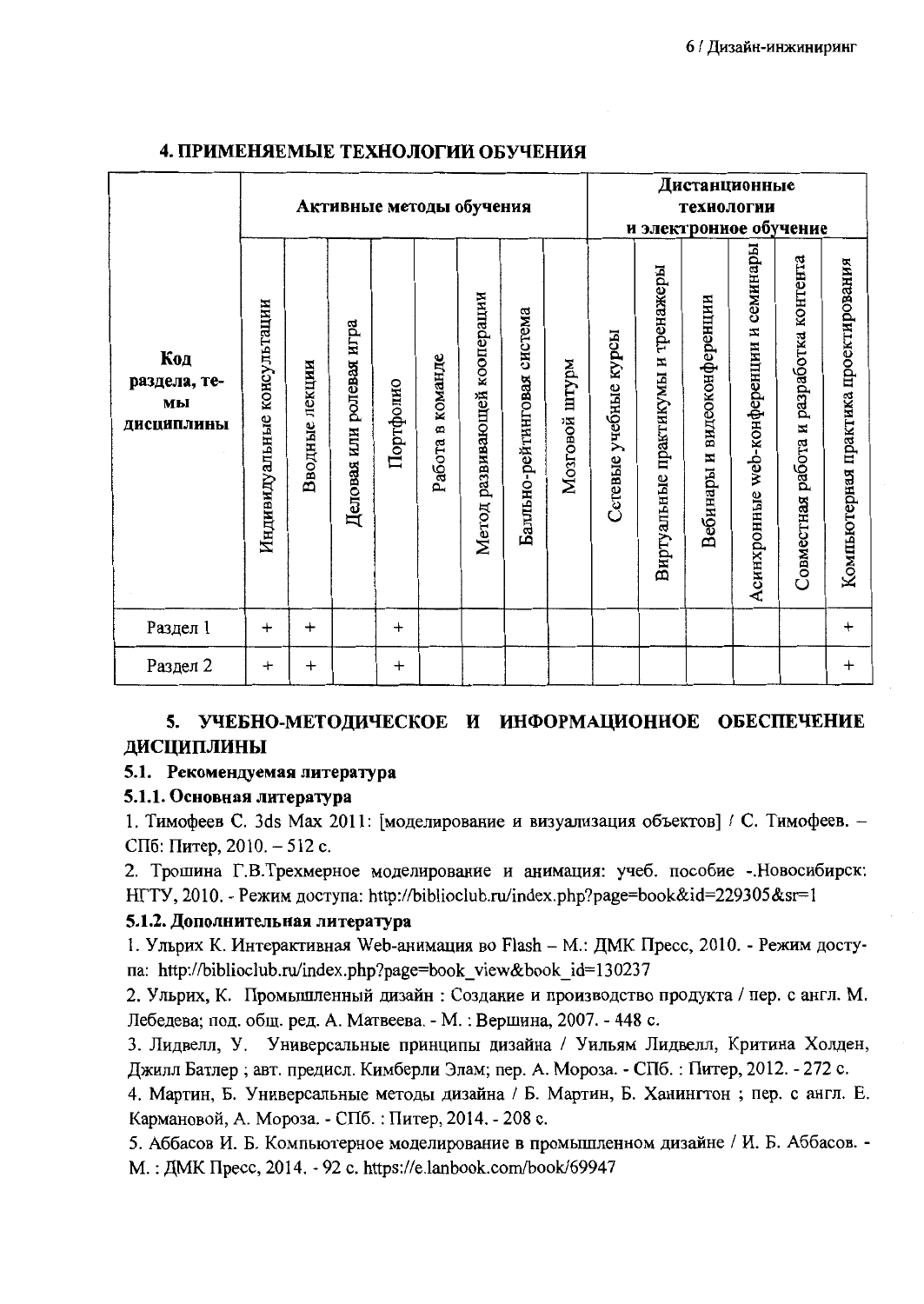6. Аббасов, И.Б. Основы трехмерного моделирования в графической системе 3ds Max 2009: учебное пособие / И.Б. Аббасов. - М. : ДМК Пресс, 2009. - 176 с. - Режим доступа: https://e.lanbook.com/book/1341.

5.2. Учебно-методическое обеспечение для самостоятельной работы Не используются.

5.3. Перечень информационных технологий, используемых при осуществлении образовательного процесса по дисциплине, включая перечень программного обеспечения и информационных справочных систем

| Тип ПО                                | Название                         | Источник               | Доступность для<br>студентов                                                |  |  |  |
|---------------------------------------|----------------------------------|------------------------|-----------------------------------------------------------------------------|--|--|--|
| Прикладное ПО<br>SolidWorks<br>CATIP  |                                  | Лицензионная программа | Доступно в ком-<br>пьютерном                                                |  |  |  |
| Прикладное ПО<br>3D-моделирование     | Autodesk 3D<br>Studio Max Design | Лицензионная программа | классе и в ауди-<br>ториях для са-<br>мостоятельной<br>работы в УрГА-<br>XУ |  |  |  |
| Прикладное ПО<br>Операционная система | Microsoft<br>Windows             | Лицензионная программа |                                                                             |  |  |  |

#### 5.3.1. Перечень программного обеспечення

#### 5.3.2. Базы данных, ннформационно-справочные и понсковые системы

1. Университетская библиотека. Режим доступа: http://biblioclub.ru/

2. Глазычев, В.Л. Дизайн как он есть. - М.: Европа, 2006.

3. Старикова, Ю.С. Основы дизайна. Конспект лекций. Учебное пособие. - М.: А-Приор, 2011.

 $\overline{4}$ . Справочная «КонсультантПлюс». Режим правовая система доступа: http://www.consultant.ru/

5. Справочная правовая система «Гарант». Режим доступа: http://garant.ru

6. Научная электронная библиотека. Режим доступа: https://elibrary.ru/

7. Электронно-библиотечная система «ZNANIUM.COM». Режим доступа: http:// znanium.com

8. Электронная библиотечная система «ЭБС ЮРАЙТ». Режим доступа: https://biblio-online.ru/

9. Электронно-библиотечная система Издательства Лань (ЭБС). Режим доступа:

https://e.lanbook.com/

# 6. МЕТОДИЧЕСКИЕ УКАЗАНИЯ ДЛЯ ОБУЧАЮЩИХСЯ ПО ОСВОЕНИЮ ДИСЦИПЛИНЫ

#### Студент обязан:

1) знать:

- график учебного процесса по дисциплине (календарный план аудиторных занятий и планграфик самостоятельной работы);

- порядок формирования итоговой оценки по дисциплине;

(преподаватель на первом занятии по дисциплине знакомит студентов с перечисленными организационно-методическими материалами);

2) посещать все виды аудиторных занятий (преподаватель контролирует посещение всех ви-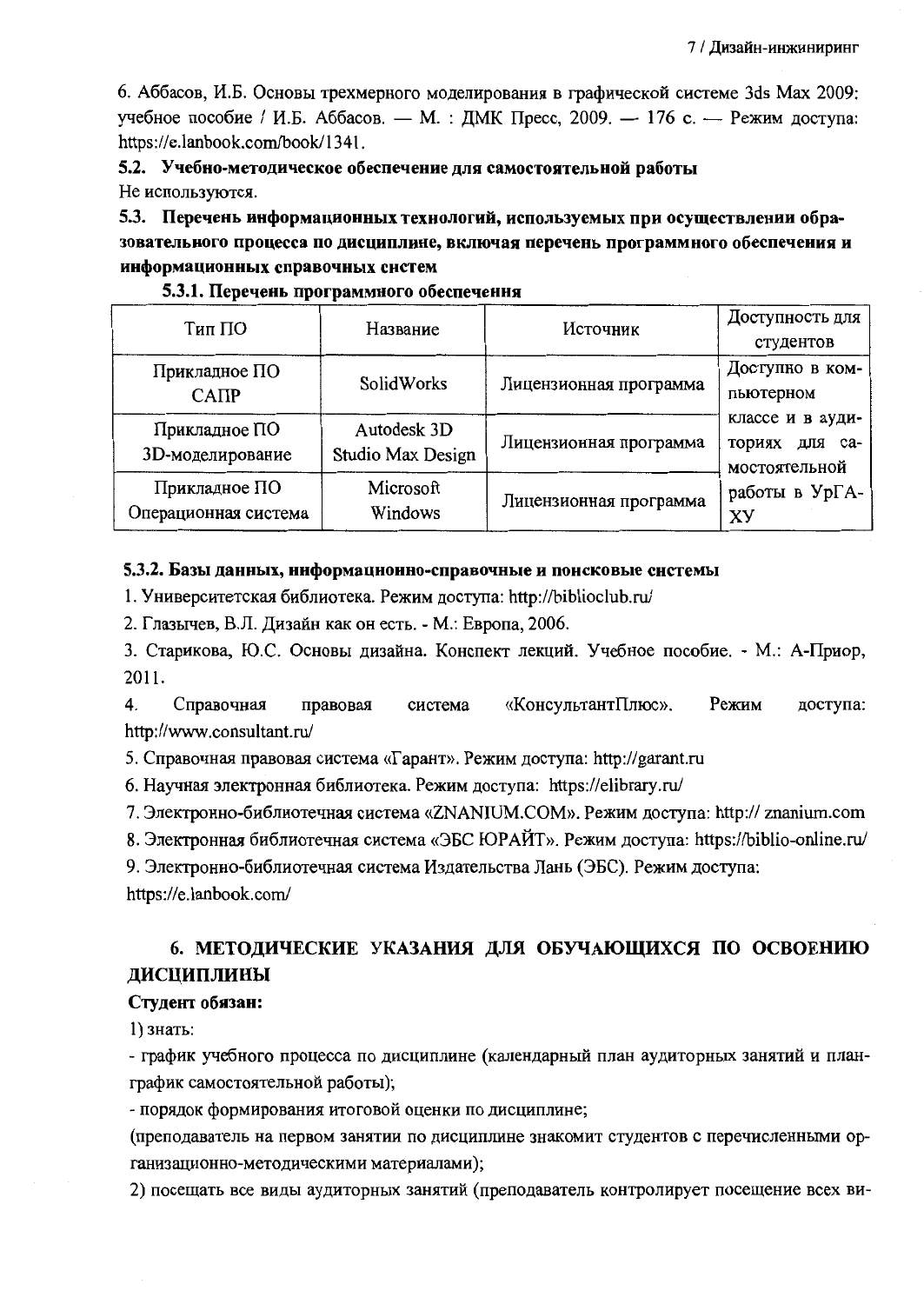дов занятий), вести самостоятельную работу по дисциплине, используя литературу, рекомендованную в рабочей программе дисциплины и преподавателем (преподаватель передает список рекомендуемой литературы студентам);

3) готовиться и активно участвовать в аудиторных занятиях, используя рекомендованную литературу и методические материалы;

4) своевременно и качественно выполнять все виды аудиторных и самостоятельных работ, предусмотренных графиком учебного процесса по дисциплине (преподаватель ведет непрерывный мониторинг учебной деятельности студентов);

5) в случае возникновения задолженностей по текущим работам своевременно до окончания семестра устранить их, выполняя недостающие или исправляя не зачтенные работы, предусмотренные графиком учебного процесса (преподаватель на основе данных мониторинга учебной деятельности своевременно предупреждает студентов о возникших задолженностях и необходимости их устранения).

#### 7. МАТЕРИАЛЬНО-ТЕХНИЧЕСКОЕ ОБЕСПЕЧЕНИЕ ДИСЦИПЛИНЫ

Для проведения занятий используется аудитория с учебной мебелью (столы, стулья), соответствующей количеству студентов. Аудитория оснащена мультимедийной техникой, компьютерами и 3D-сканерами.

## 8. ФОНД ОЦЕНОЧНЫХ СРЕДСТВ ДЛЯ ПРОВЕДЕНИЯ ПРОМЕЖУТОЧНОЙ **АТТЕСТАЦИИ**

Фонд оценочных средств предназначен для оценки:

1) Соответствия фактически достигнутых каждым студентом результатов изучения дисциплины результатам, запланированным в формате дескрипторов «знать, уметь, иметь навыки» (п.1.4) и получения интегрированной оценки по дисциплине;

2) Уровня формирования элементов компетенций, соответствующих этапу изучения дисциплины.

### 8.1. КРИТЕРИИ ОЦЕНИВАНИЯ РЕЗУЛЬТАТОВ КОНТРОЛЬНО-ОЦЕНОЧНЫХ МЕРОПРИЯТИЙ ТЕКУЩЕЙ И ПРОМЕЖУТОЧНОЙ АТТЕСТАЦИИ ПО ДИСЦИП-ЛИНЕ

8.1.1. Уровень формирования элементов компетенций, соответствующих этапу изучения дисциплины, оценивается с использованием следующих критериев и шкалы оценок\*

| Критерии             | Шкала оценок |                                           |  |  |
|----------------------|--------------|-------------------------------------------|--|--|
| Оценка по дисциплине |              | Уровень освоения элементов<br>компетенций |  |  |
| Отлично              |              | Высокий                                   |  |  |
| Хорошо               | Зачтено      | Повышенный                                |  |  |
| Удовлетворительно    |              | Пороговый                                 |  |  |
| Неудовлетворительно  | Не зачтено   | Элементы не освоены                       |  |  |

\*) Описание критериев см. Приложение 1.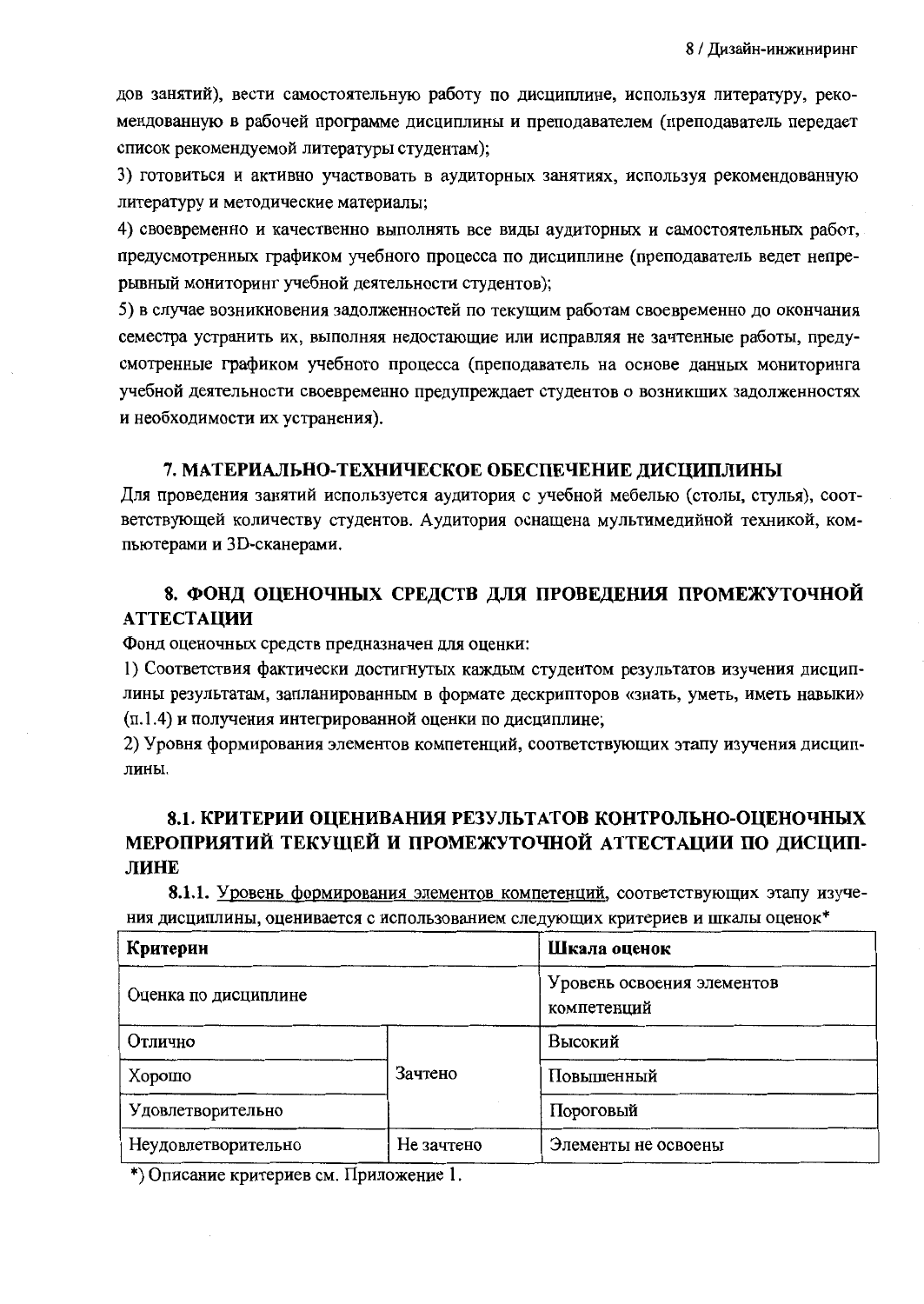8.1.2. Промежуточная аттестация по дисциплине представляет собой комплексную оценку, определяемую уровнем выполнения всех запланированных контрольно-оценочных мероприятий (КОМ). Используемый набор КОМ имеет следующую характеристику:

#### 3 семестр

| N <sub>2</sub><br>$\Pi/\Pi$  | Форма КОМ                                           | Состав КОМ         |
|------------------------------|-----------------------------------------------------|--------------------|
|                              | Посещение аудиторных занятий                        | Конспект<br>лекций |
| $\mathcal{D}$<br><u>، مە</u> | Зачет. Выполнение оценочных заданий                 | 3 задания          |
| $ -$                         | $\mathbf{u}$ . The state $\mathbf{v}$<br><u>^</u> ^ |                    |

Характеристика состава заданий КОМ приведена в разделе 8.3.

8.1.3. Оценка знаний, умений и навыков, продемонстрированных студентами при выполнении отдельных контрольно-оценочных мероприятий и оценочных заданий, входящих в их состав, осуществляется с применением следующей шкалы оценок и критериев:

| Уровни оценки<br>достижений<br>студента<br>(оценки) | Критерии<br>для определения уровня достижений<br>Выполненное оценочное задание:                      | Шкала оценок               |  |  |
|-----------------------------------------------------|------------------------------------------------------------------------------------------------------|----------------------------|--|--|
| Высокий (В)                                         | соответствует требованиям*, замечаний нет                                                            | Отлично (5)                |  |  |
| Средний (С)                                         | соответствует требованиям*, имеются замеча-<br>ния, которые не требуют обязательного устра-<br>нения | Хорошо $(4)$               |  |  |
| Пороговый (П)                                       | не в полной мере соответствует требованиям*,<br>есть замечания                                       | Удовлетворительно          |  |  |
| Недостаточный (H)                                   | не соответствует требованиям*, имеет суще-<br>ственные ошибки, требующие исправления                 | Неудовлетворительно<br>(2) |  |  |
| $Her$ результата $(O)$                              | не выполнено или отсутствует                                                                         | Оценка<br>не выставляется  |  |  |

\*) Требования и уровень достижений студентов (соответствие требованиям) по каждому контрольнооценочному мероприятию определяется с учетом критериев, приведенных в Приложении 1.

# 8.2. КРИТЕРИИ ОЦЕНИВАНИЯ РЕЗУЛЬТАТОВ ПРОМЕЖУТОЧНОЙ АТТЕ-СТАЦИИ ПРИ ИСПОЛЬЗОВАНИИ НЕЗАВИСИМОГО ТЕСТОВОГО КОНТРОЛЯ

При проведении независимого тестового контроля как формы промежуточной аттестации применяется методика оценивания результатов, предлагаемая разработчиками тестов.

# 8.3. ОЦЕНОЧНЫЕ СРЕДСТВА ДЛЯ ПРОВЕДЕНИЯ ТЕКУЩЕЙ И ПРОМЕЖУ-ТОЧНОЙ АТТЕСТАЦИИ

8.3.1. Перечень оценочных заданий для выставления зачета. Выполнить описание проект Задание №1. Выполнить подбор промышленного изделия для 3D-сканирования. Произвести 3D-сканирование изделия.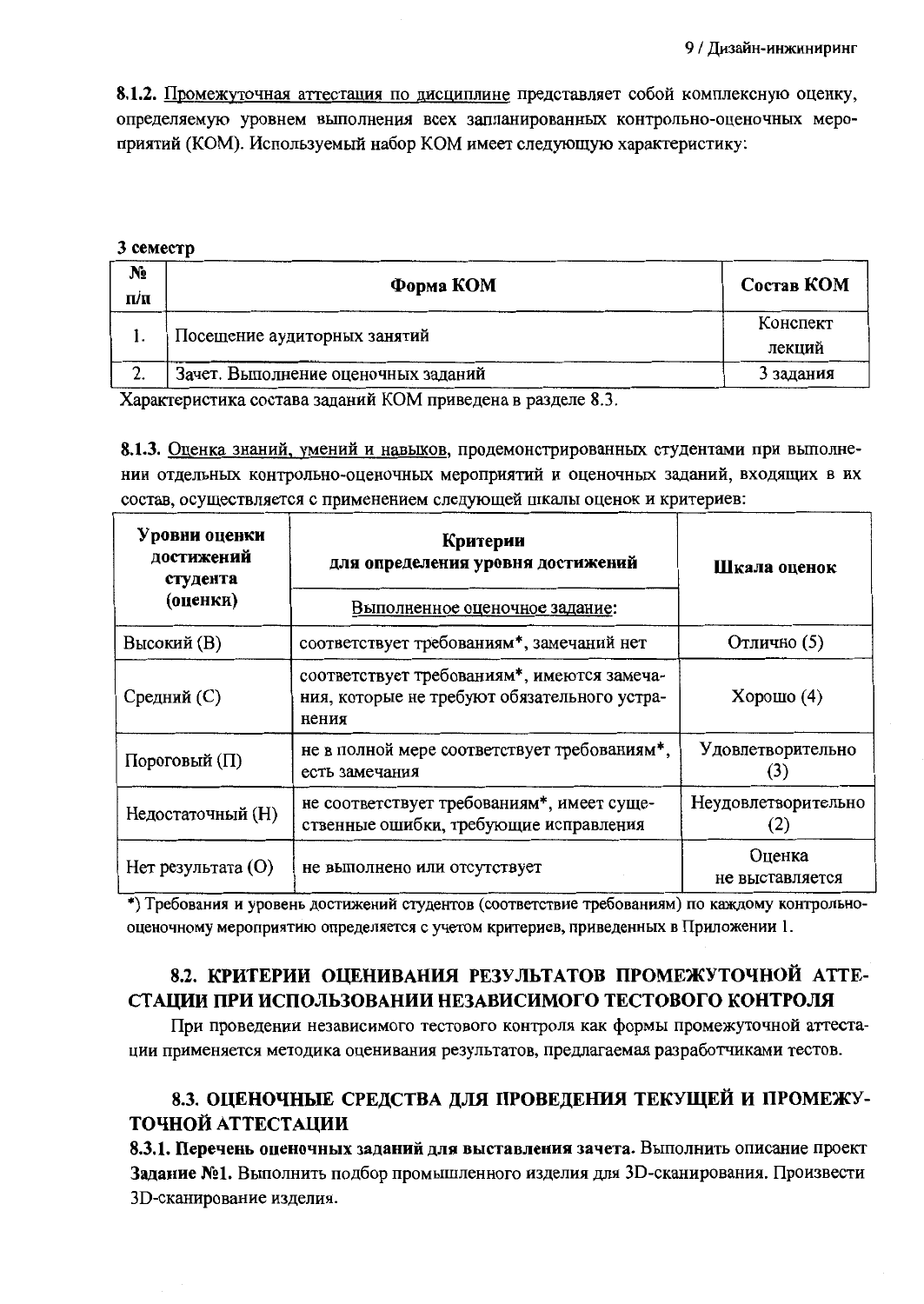Задание №2. Подготовить 3D-модель для технологии 3D-печати. Задание №3. Изготовить прототип и 3D-модель изделия.

| Рабочая программа дисциплины составлена авторами: |                                             |                                     |               |                                                            |         |  |  |  |  |  |
|---------------------------------------------------|---------------------------------------------|-------------------------------------|---------------|------------------------------------------------------------|---------|--|--|--|--|--|
| No<br>$\Pi/\Pi$                                   | Кафедра                                     | Ученая<br>степень,<br>ученое звание | Должность     | ФИО                                                        | Подпись |  |  |  |  |  |
| 1.                                                | Индустриального<br>дизайна                  | Профессор                           | Профессор     | В. А. Брагин                                               | Copanni |  |  |  |  |  |
| 2.                                                | Индустриального<br>дизайна                  |                                     | Доцент        | В. С. Крохалев                                             |         |  |  |  |  |  |
|                                                   |                                             |                                     |               | Рабочая программа дисциплины одобрена иа заседании кафедры |         |  |  |  |  |  |
|                                                   | Заведующий кафедрой индустриального дизайна |                                     |               | В. А. Курочкин                                             |         |  |  |  |  |  |
|                                                   | Директор библиотеки УрГАХУ                  |                                     | Н. В. Нохрина |                                                            |         |  |  |  |  |  |
|                                                   | Декан факультета очно-заочного обучения     |                                     |               | И. В. Сагарадзе                                            |         |  |  |  |  |  |